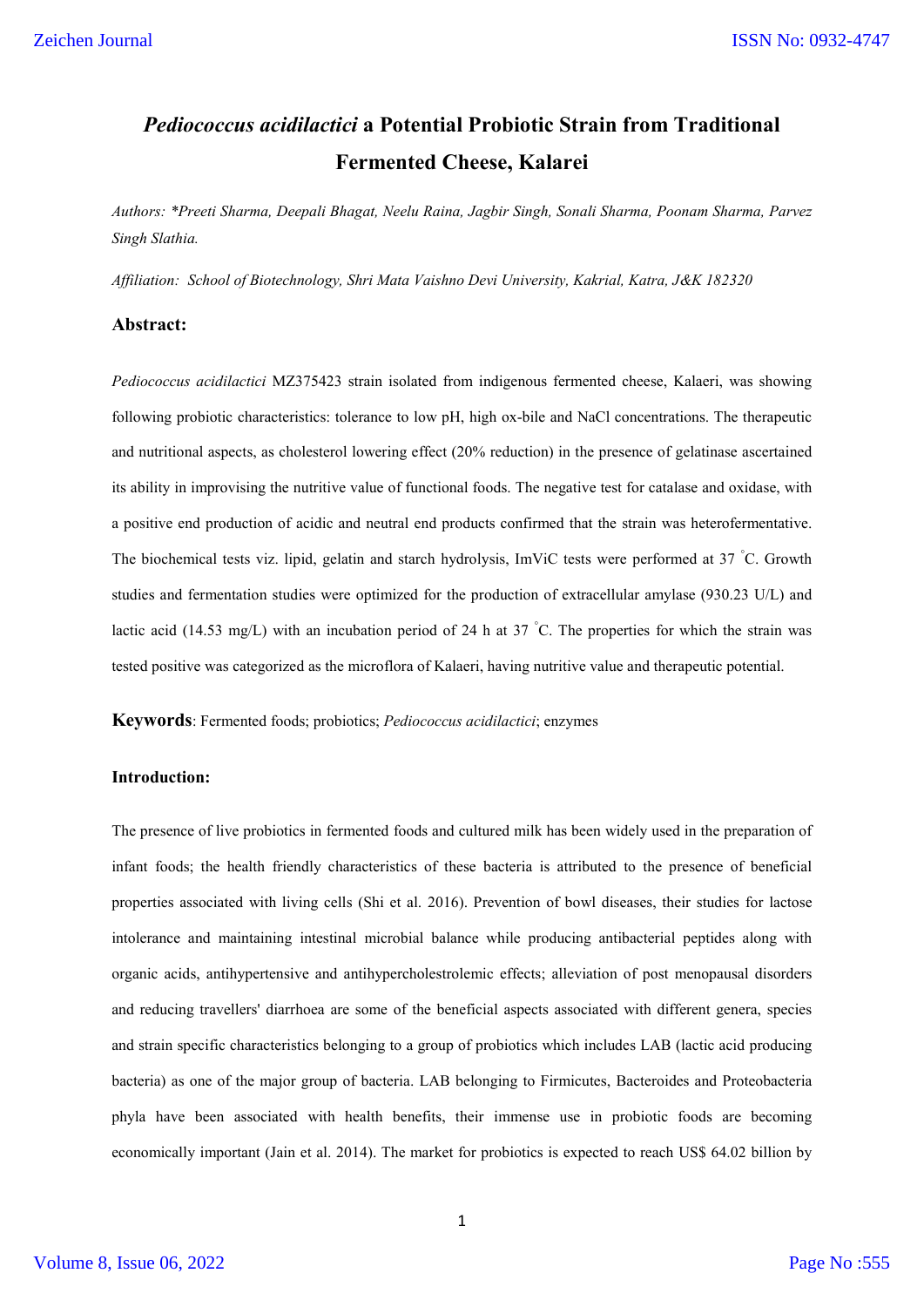2022 (PR Newswire, 2017). Most of the species exhibiting probiotic characteristics belong to *Lactobacillus* and *Bifidobacterium*.. But strains belonging to *Pediococcus* genera have gained tremendous importance for their biotherapeutic and nutritive potential. Although in the developed world, the association of LAB is mainly with dairy products such as yogurt, cheese and buttermilk.

Consumption of traditionally fermented foods like yogurt prepared from natural strains is one of the effective ways of increasing probiotic activity. Many traditional fermented foods prepared in various parts of the world have been reported to be having wide range of probiotics shaping the gut barrier function and curing diseases like dysbioses. *P. acidilactici* strain as a probiotic tends to treat constipation (Herndon et al. 2020), diarrhoea (Balgir et al. 2013), relieve stress (Castex et al. 2010), improve immune response in human and animals (Neissi et al. 2013) with a potential of producing enzymes like phytases (Bhagat et al. 2020); besides these are also the potential bacteriocin producing strains. *P. pentosaeus* KID7 a potential probiotic strain has been reported from finger millet having cholesterol lowering ability (Damodharan et al. 2015) too. The genomic analysis of *P. acidilactici* HN9 strain has emphasized their use as starter cultures for fermentation, as they can prevent fermentation failure from the bacteriophage and pathogen infection during the process of fermentation (Surachat et al. 2021).

Looking into immense potential of *Pediococcus* strains as a potential probiotic and their association with fermented dairy products, it will provide additional health benefits because of nutritional components present in the milk.

Our studies have tried to address viability of *P. acidilactici* strain at high bile salt, NaCl and low pH concentrations. The strain stored at -80 ° C in 50 % glycerol stocks had therapeutic and nutritive potential associated with it. Studies have reported that new functional probiotic foods will not only include baby formula, children food, fermented fruit juices, cereals and fermented soya bean products, but also disease specific clinical foods containing viable LAB, prebiotic precursors and/or pro-bioactive cellular components (Barbu et al. 2016). Fermented foods with probiotics have improvised the nutritional and ingredient values while producing various growth stimulating factors such as oligosaccharides, amino acid, and peptides. These foods can be used for the therapeutic properties associated with them and also considered for pharmaceutical preparations. The anti bacterial activity of LAB in fermented foods is mainly due to production of organic acids and compounds like bacteriocins. Most of the bacteria produce isomeric forms of lactic acid during glucose fermentation. From the time of Russian scientist Metchnikoff, to up till now the studies of LAB have been associated with health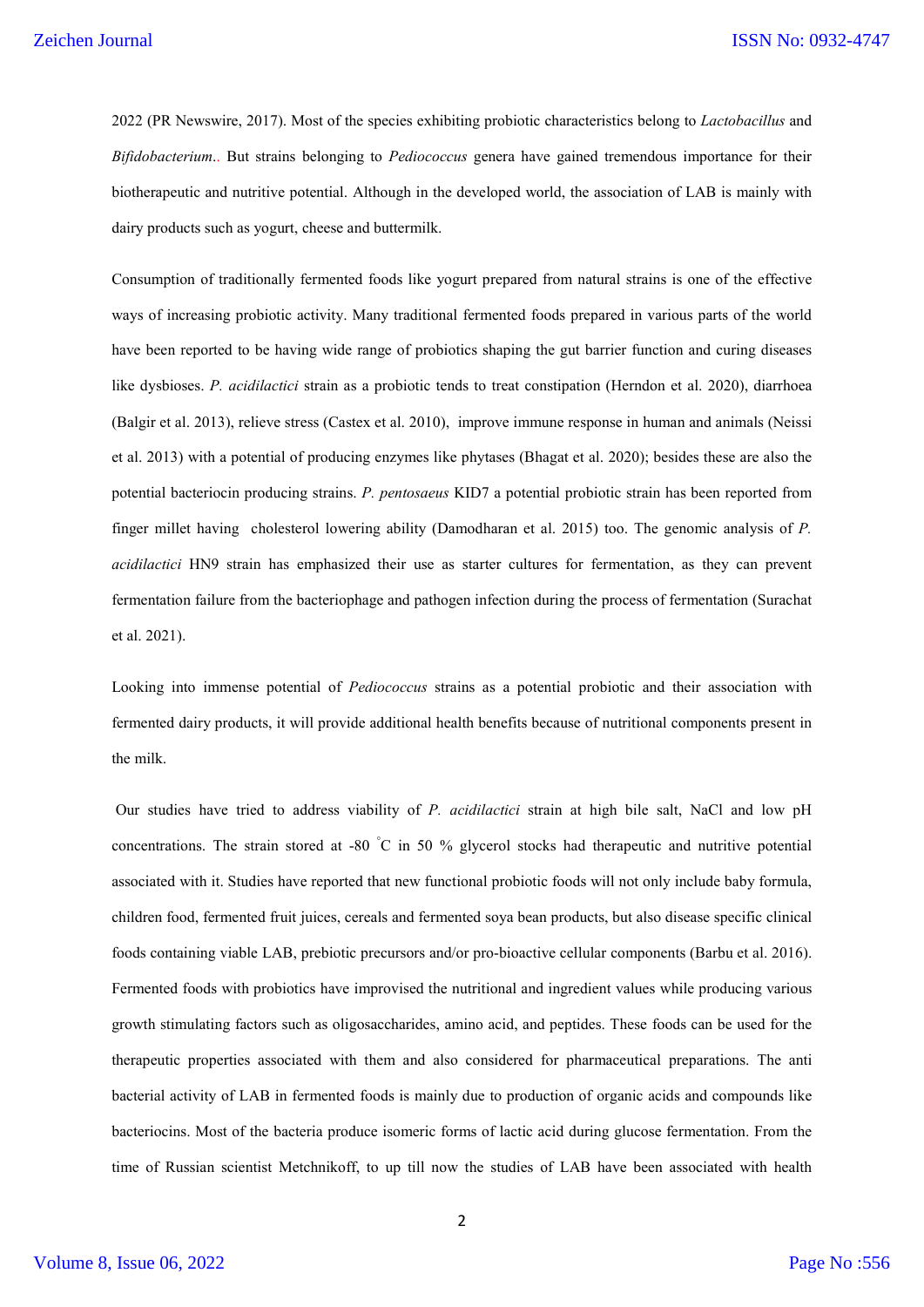benefits which have led to an increased use of commercial probiotic strains in food beverages and drinks leading to a rise in number of functional foods. LAB as commercial probiotics needs to be viable under simulated GIT so that bioactive molecules produced by these bacteria serve as health assets for the host. So, the viability of the LAB strains fulfilling all the probiotic characteristics viz. tolerance to low pH, high bile salt and NaCl concentrations, resistance to gastric juices, ability to grow at moderate temperatures, properties of aggregation and adherence to epithelial cells is of paramount importance. Such LAB should be devoid of any such virulence factors.

## **Material and Methods**

## **Collection of bacterial samples:**

Lactic acid bacterial (LAB) strain stored in 50% glycerol stocks at -80  $^{\circ}$ C, isolated from fermented cheese, were selected for studying the probiotic characteristics (Bhagat et al. 2020). These bacterial strains were revived on MRS (de Man, Rogosa and Sharpe) broth (Hi-Media, India) at 37 ° C for 48 h (incubation period) under anaerobic conditions. Cultures were further streaked on MRS agar plates for single colony isolation, purification and maintenance. The isolated single colonies of following bacterial cultures were grown in MRS broth and streaked on nutrient agar plates to check their growth.

#### **Characterization and identification of LAB cultures:**

Selected bacterial isolates revived from glycerol stocks were subjected to different morphological, biochemical and physiological tests. Characterization studies included studies on colony formation, their size and shape. The colonies were studied for elevation, color, surface, margin and texture. Purified strain was streaked on MRS and observations were carried out following the standard protocols given by Kunchala et al. 2016. Presumptive LAB was subjected to physiological tests such as low pH tolerance, high bile salt tolerance, NaCl tolerance and growth characteristics were studied at different temperatures 4  $^{\circ}C$ , 37  $^{\circ}C$  and 45  $^{\circ}C$  respectively. For tentative identification, biochemical tests were performed which included: Gram staining, catalase test, oxidase test, starch hydrolysis test, gelatin hydrolysis test, lipid hydrolysis test, IMViC ('I' is for indole test, 'M' is for methyl red test, 'V' is for Voges-Proskauer test and 'C' is for citrate test) and sugar fermentation test in the presence of glucose were performed.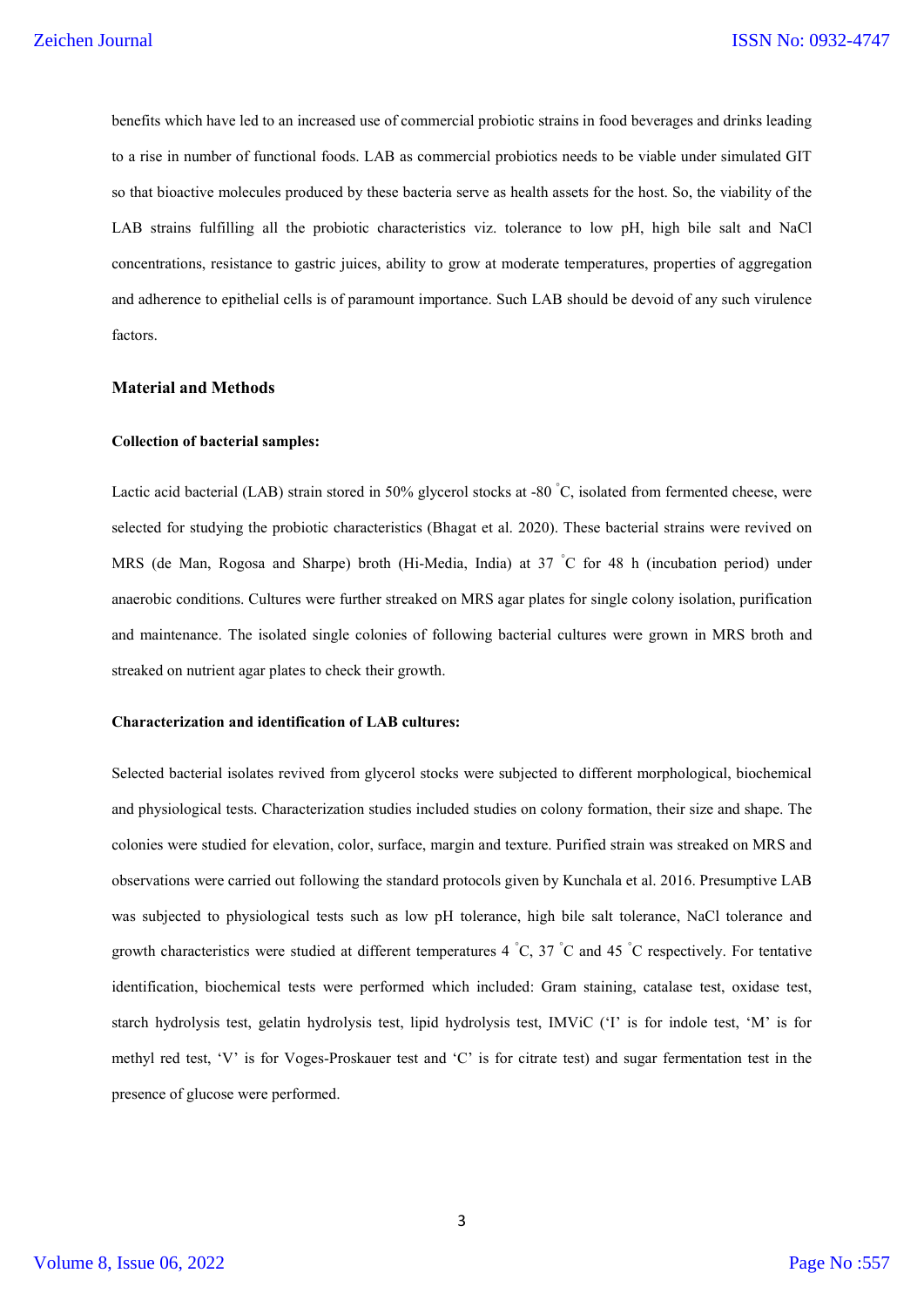## **Molecular identification of selected LAB isolate**

Bacterial genomic DNA was extracted using DNA purification kit. Identification was based on 16S r RNA gene sequencing. The universal primers used were (lac1–27F 5'-AGAGTTTGATCCTGGCTCAG-3' and lac 1- 1492R 5'-TACGGYTACCTTGTTACGACT-3'). The conditions of PCR programme were as follows: initial denaturation at 94 °C for 2 min, denaturation at 94 °C for 30 s, annealing at 55 °C for 1 min, extension at 72 °C for 1 min and final extension at 72 °C for 10 min. The PCR product obtained was sequenced by AgriGenome Labs Pvt. Ltd., Kerala. Basic Local Alignment Search Tool (BLAST) was used to analyse the homology of sequence and the sequence was submitted in NCBI GenBank with an accession number: SUB9831877 KRb MZ375423.

#### **Microbial Growth, Amylase and Lactic acid production**

Quantitative test for extracellular amylase was performed using starch hydrolysis test with 1% starch as the substrate. The enzymatic reaction mixture consisted of: 400 µl sodium acetate buffer (pH 6.0), crude enzyme extract (500 µL) and 1% starch (100 µL). The reaction mixture was incubated at 37 °C for 30 min and the reaction was terminated by adding 10% trichloro acetic acid or by heating the mixture at 100 °C. Controls and blanks were also kept. Enzyme activity was calculated as 1mol of substrate converted into moles of product at 37 °C with an incubation period of 30 min expressed as U/mL/min. The end product of starch hydrolysis was determined by DNS assay method and absorption was measured at 575 nm (Shimadzu spectrophotometer MODEL UV-1800 UV-Vis).

#### **Lactic acid production and effect of pH on the growth of the probiotic strain:**

The titratable acidity is expressed as % lactic acid and is determined by titration of a known amount of reconstituted sample 0.1 N NaOH using phenolphthalein as an indicator.

Calculating the lactic acid production by LAB titration was carried out w.r.t 0.1NNaOH.

% lactic acid  $[mg/mL] = mL NaOH \times N NaOH \times molecular weight$ Vol. of sample used

Titratable acidity is expressed as % lactic acid (CH<sub>3</sub>-CHOH-COOH, M.W =90.08). The samples were withdrawn at regular intervals of 6 h to determine lactic acid produced by the culture and to ascertain the effect of pH on the growth of culture. Cell density was calculated by measuring absorbance at 600 nm.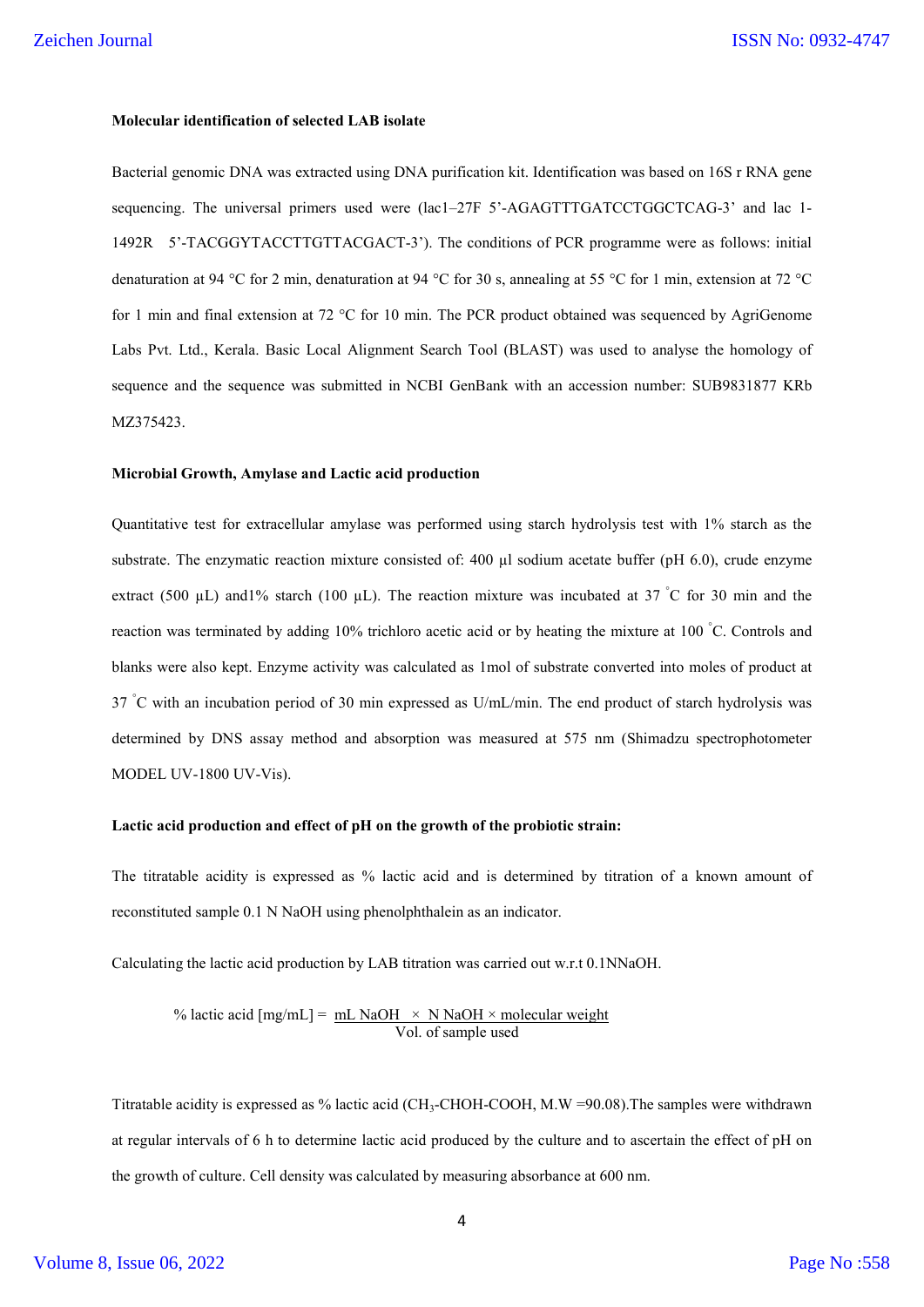## **Cholesterol lowering potential :**

The amount of cholesterol dissolved in the broth was determined by the ortho-phthaldehyde method as described by Rudel and Morris 1973. Presummptive LAB was grown (48 h) in MRS broth containing water soluble cholesterol (100 mg/L). The medium was centrifuged at  $8000g$ ,  $4 °C$  for 15 min) and the cell free supernatant (0.5 mL) was taken for determining the residual cholesterol. 2 mL of KOH (50% w/v) was added to 3 mL of absolute ethanol, vortexed for 1 min followed by heating at 70 °C for 15 min. After cooling up till room temperature for 3 min, 3 mL distilled water was added with 5 mL hexane and vortexed (1 min). 2.5 mL hexane was evaporated under nitrogen. The residue was dissolved in 4mL ortho phthaladehyde reagent (which was prepared by dissolving in 0.5 mg/mL acetic acid) and kept at room temperature for 10 min. Then 2 mL of concentrated sulfuric acid was added and vortexed for 1 min, keep at room temperature for 10 min. O.D. (Optical density) readings were taken at 550 nm. The reduction (%) in cholesterol was calculated by taking into consideration O.D readings of uninoculated MRS broth and test samples viz. CFS (cell free supernatant) of culture.

#### **Physiological properties of LAB isolates:**

#### **Resistance to low pH, tolerance to high bile salt and NaCl concentrations**

To determine the probiotic characteristics of the culture revived from 50% glycerol stocks kept at -80 °C. The strain was checked for survivability at low pH, as described by Tulumoglu et al. 2013. 24 h grown bacterial culture, at 37 °C was inoculated in MRS broth (100 mL) and 100  $\mu$ L of the culture was added to 10 mL sterile phosphate-buffered saline (PBS) solution (NaCl: 9 g/L, Na<sub>2</sub>HPO<sub>4</sub>.2H<sub>2</sub>O: 9 g/L, KH<sub>2</sub>PO<sub>4</sub>: 1.5 g/L, pH 6.2). Following pH values 2.0, 2.5, 3.0, and 6.2 (control) of PBS solution was adjusted using 10 M HCl, the culture was incubated for 24 h to 48 h at 37 °C and O.D readings (600nm) were taken at a regular interval of 12 h. The growth was observed for 5 days. The results were mean of triplicates.

Similarly, to check the bile tolerance of the culture, overnight grown bacteria was used. The cell pellets were collected after centrifugation for 10 min at 10,000 g, followed by washing for three times. The washed pellets were kept in PBS solution (NaCl: 9 g/L, Na<sub>2</sub>HPO<sub>4</sub>.2H<sub>2</sub>O: 9 g/L, KH<sub>2</sub>PO<sub>4</sub>: 1.5 g/L, pH 6.2). 100 µL of bacterial solution was added to 900  $\mu$ L of PBS solution containing 0.25%, 0.50% and 0.75% bile concentrations and a control sample without bile was also kept. The cell culture was spread on agar plates and incubated for a period of 24 h at 37 °C in order to determine the colony count (CFU/ mL).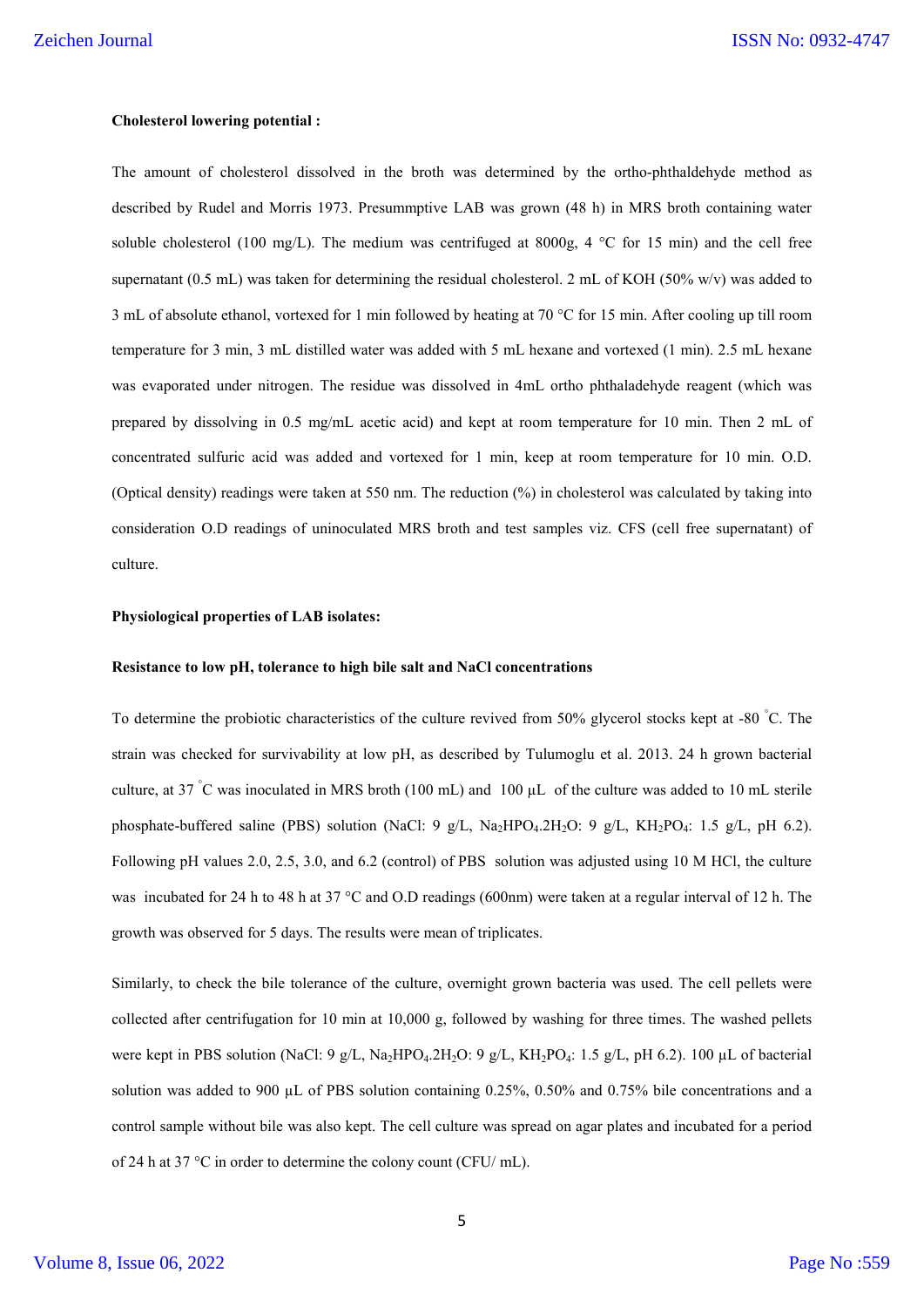In order to determine the NaCl tolerance, revived culture grown in MRS broth at varying concentrations of NaCl (i.e. 2.5%, 4.5%, 6.5% and 9.0% respectively) was incubated at 37 °C for 12 h. O.D readings were taken at 600 nm (Shimadzu spectrophotometer UV-1800 UV-Vis). The growth was observed for 5days.

#### **Growth profile studies at different temperatures:**

Optimal growth was determined at varying temperatures viz. 4 °C, 37 °C and 45 °C by inoculating 1% (v/v) of fresh overnight grown cultures in 10 mL MRS broth. O.D readings at 600 nm were taken after a regular time interval of 12 h for 5 consecutive days.

## **Results and Discussion:**

## **Colony morphology studies:**

For isolation and enumeration studies MRS broth was used and the procedure was carried out under anaerobic conditions at 37 °C with an incubation period of 48 h. The revived culture was checked for purity. Single colonies were obtained for the culture on MRS agar as well as NA medium. Colonies grown on MRS medium had colony morphology as described by Kunchala et al. 2016. Colonies found were: forms (circular/irregular), size (big/medium/punctiform), surface (rough/veined/glistening), texture (moist/mucoid/dry), color (cream/pink/pale-pink/translucent/yellow/white), elevation (flat/raised/umbonate) and margin (entire/lobate) (Suskovic et al. 1997; Kunchala et al. 2016). Phenotypical characterization revealed culture was Gram positive, cocci, non spore forming, anaerobic and aerotolerant, identified as *Pediococcus acidilactici* (KRb MZ375423) by 16srRNA. The phylogenetic tree shows 100% homology with aforementioned strain as shown in Figure 1.

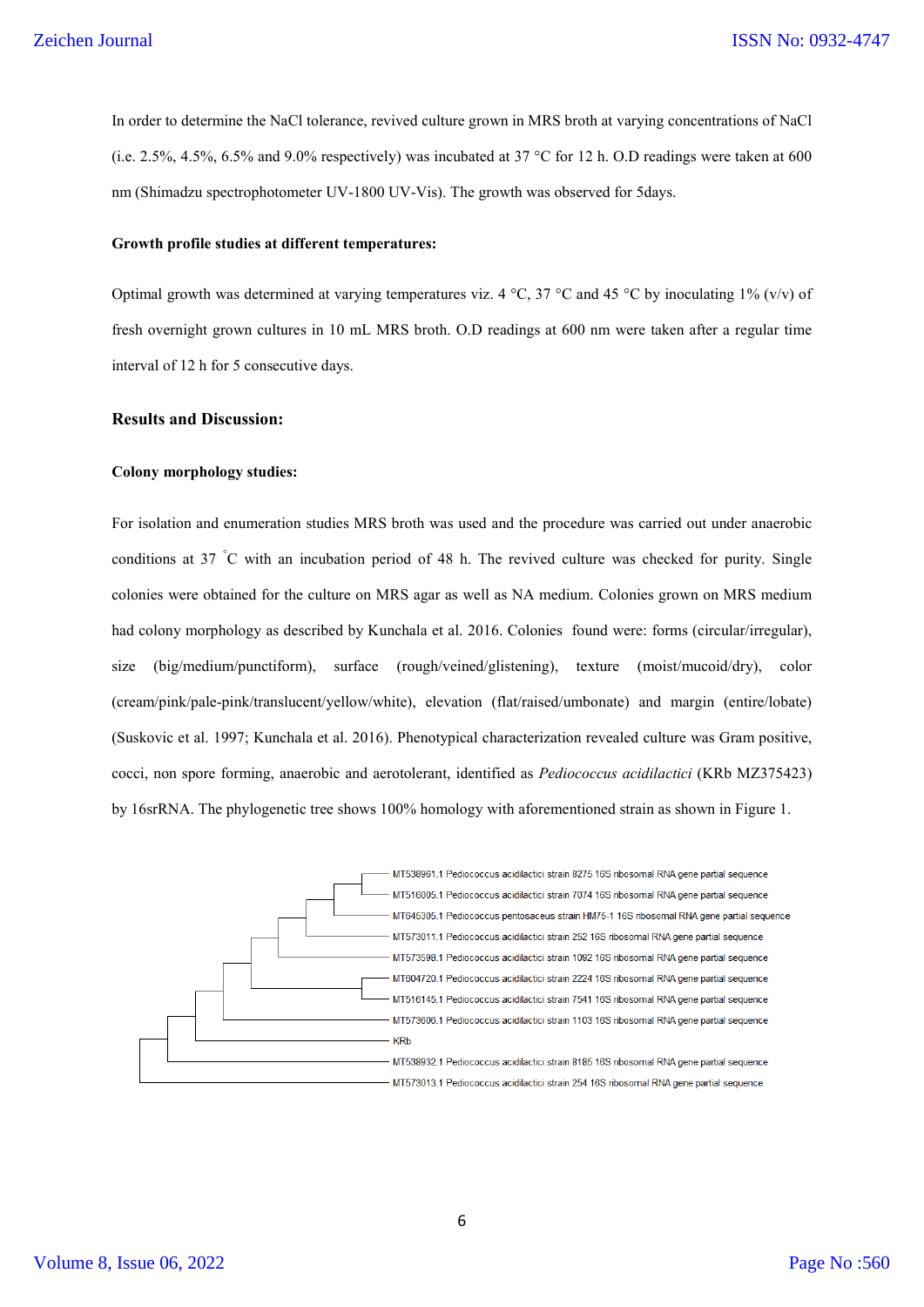Figure 1 : Evolutionary analysis by maximum likelihood method conducted by Mega X2 method. The strain KRb was identified having 100% homology to *Pediococccus acidilactici* having accession no: MZ375423.

## **Studies for identification of the culture:**

LAB considered as one of the major group of probiotics includes genera belonging to *Pediococcus, Lactobacillus, Streptococcus, Enterococcus* etc., although majority of the strains isolated from milk products have been reported to be belonging to *Lactobacillus* (Suskovic et al. 1997; Kunchala et al. 2016). In the present study, *P. acidilactici* reported from traditional fermented cheese, Kalaeri has been explored for morphological, biochemical characteristics showing similarity when compared to earlier reports by (Abbasiliasi et al. 2012). Bioinformatics approach was used to relate the strain to the phylogentic tree using Mega X software. The gene sequence with accession number: MZ375423 has shown 100% similarity confirming the identification of the strain. Biochemical tests performed for culture identification included: catalase test, oxidase test, indole test, methyl red test, voges proskauer test, citrate utilization test followed by starch, lipid and gelatin hydrolysis test (Cappucino & Sherman 1996). Culture in present study was negative for catalase, oxidase, indole, and citrate utilization test. The culture identified as *P. acidilactici* MZ375423 gave positive results for methyl red test confirming the production of acidic end products on fermentation of glucose present in the medium. Confirmatory test for Voges Proskauer (VP test) determined production of neutral and non-acidic end products stating that the culture is heterofermentative. The culture gave positive results for gelatin, starch and lipid hydrolysis. Production of extracellular dietary enzymes by *P. acidilactici* MZ375423 was confirmed by polysaccharide degrading enzymes (Figure 2), hydrolysis of 1% tributyrin and 1% starch in modified MRS medium respectively.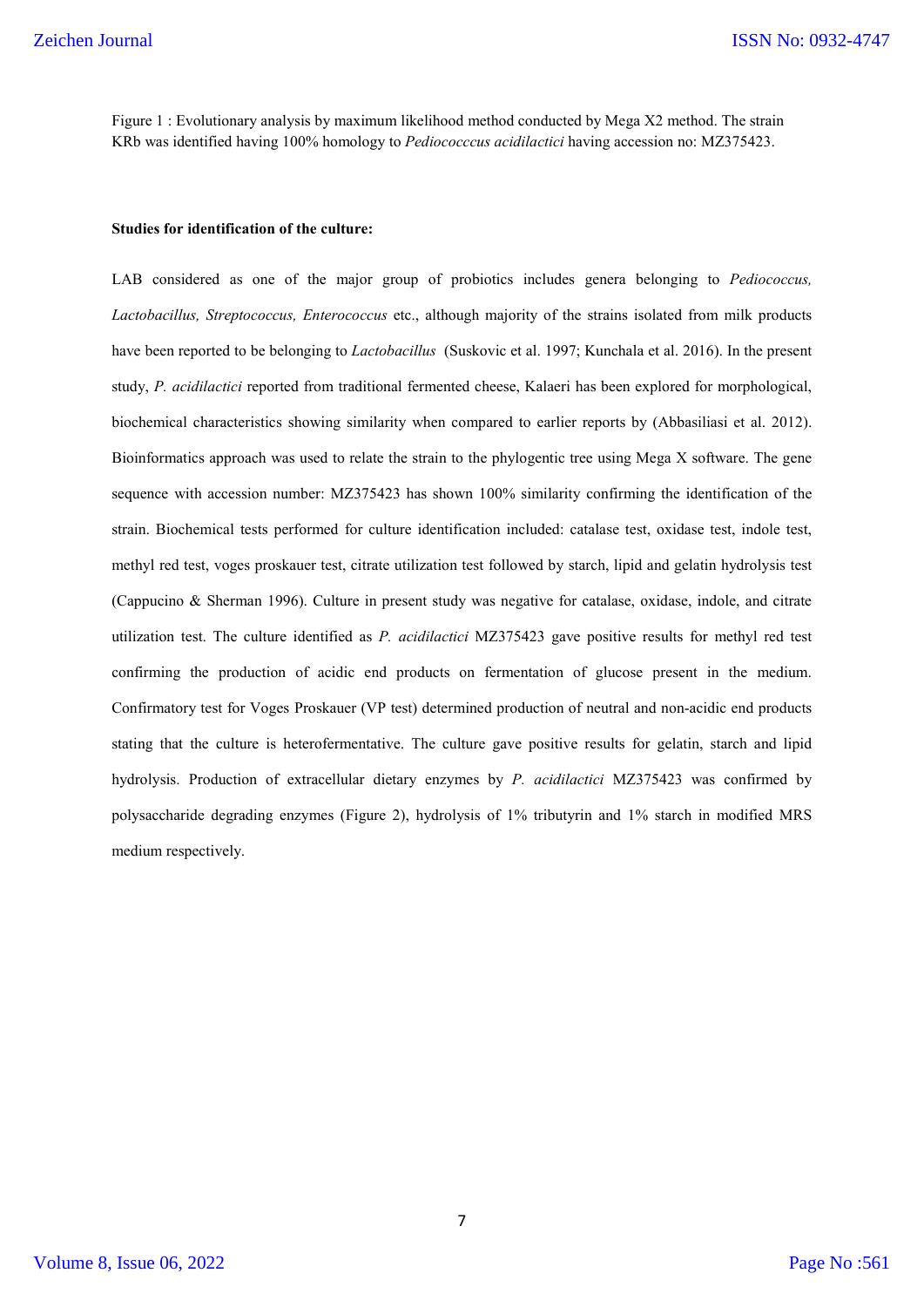



Figure 2: *P. acidilactici* revived from 50% glycerol stock showing (a) gelatin hydrolysis, polysaccharide degrading ability of LAB (b) zone of hydrolysis in (1%) tributyrin agar plate confirming presence of extracellular lipase, after an incubation period of 24 hours.

## **Enzymatic activity of amylase**

*Pediococcus* strains are considered as good candidates among starter cultures in fermentation industry as they encode various genetic elements that are beneficial and promote fermentation process. They inhibit and prevent growth of spoilage bacteria and food borne pathogens (Surachat et al. 2021). Amylase produced by probiotics is very promising, highly stable having better economical productions with its uses expanded for medical, clinical and analytical purposes. Amylases (E.C.3.2.1.1) responsible for hydrolysis of starch yields oligosaccharides by cleaving  $\alpha$ -1, 4 glycosidic bonds. Hydrolysis of starch with amylase enzymes tends to neutralize the acidic nature of medium and results in production of fructose syrup under high temperatures (Souza and Magalhães 2010). Commercial uses of enzymes does not require purification step but a high level of purity in pharmaceutical and clinical purposes is one of the essential features thus making the process costly and time consuming. Its applications in various industries: in starch liquefaction, in brewing and in textile industries for sizing, in paper industry for smoothness and in detergents to remove stains imparts different physicochemical properties to the biomolecule. Depending on the different physicochemical properties different methods for purification of bacterial amylase have been cited (Padmavathi et al. 2018). Production of amylase for food bioprocessing and preparation of fermented foods can be considered as one of the essential probiotic attributes of the strain (Sanni et al. 2002). The strain in the present study isolated from the fermented cheese was capable of showing starch hydrolysis confirmed by the clear zones observed around the colonies grown on MRS  $+$  (1%)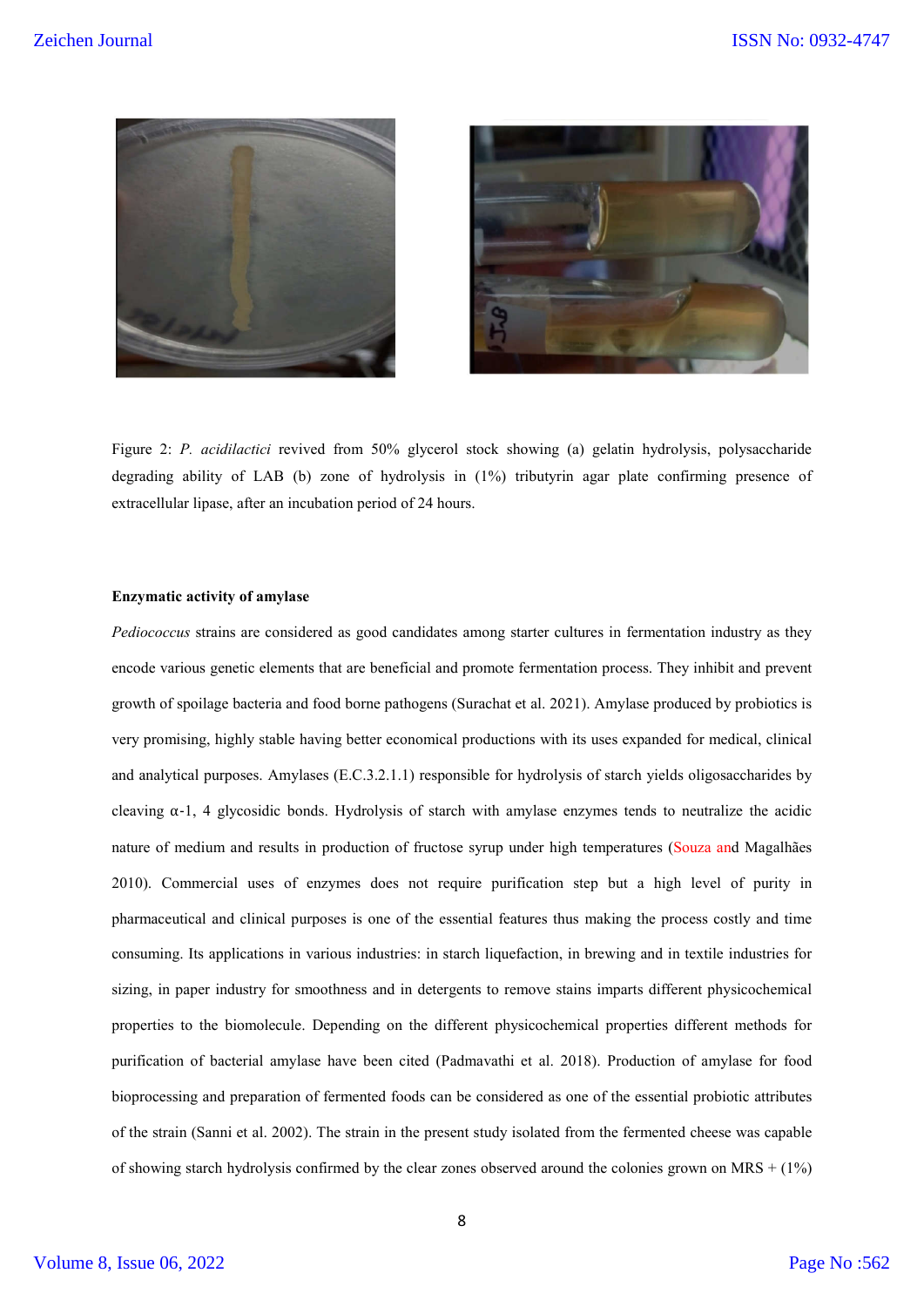starch medium at 37 ° C after an incubation period of 24 h, followed by flooding with iodine solution (Figure 3) confirming production of extracellular enzyme. Use of amylases in formulating lotions as well as ointments has been reported. Amylases from the group of bacteria which have lactate as an end product of fermentation (Singh et al. 2006).In fermentation industry where starch is used as an economical raw material and the presence of amylo-lactic acid bacteria will enhance the fermentation process (Tanyildizi et al. 2005) resulting in production of lactic acid in a single step thus reducing the cost of overall process of fermentation. Elmansy et al. 2018 reported a decrease in enzyme production with an increase in starch concentrations may be a result of release of excessive toxic metabolic wastes released with rapid consumption of starch thus suppressing the growth of bacteria as well as resulting in decline in α-amylase production. As reported by earlier studies (Hutkins 2018) the LAB isolates from later fermentation stages are often characterized by increased organic acid synthesis and the ability of the strain to increase acidification affects the antimicrobial properties of the strain inhibiting the growth of gram positive and gram negative bacteria (Szutowska and Gwiazdowska 2021).



Figure 3: Revived culture grown in (a) MRS medium at  $37^{\circ}$ C for 48 hours (b) zone of hydrolysis in starch (1%) agar plate after iodine flooding.

*Pediococcus acidilactici* MZ375423 has showm maximum (930.23 U/mL) production of extracellular amylase in modified MRS medium (1% starch), after an incubation period of 48 h at 37 °C. Amylase activity by starch fermentation was studied at specific conditions viz at 37 °C for 30 min in 48 h grown bacterial culture. Enzyme unit (U) was defined as the quantity of substrate converted to sugars at an incubation period of 30 min at 37 °C.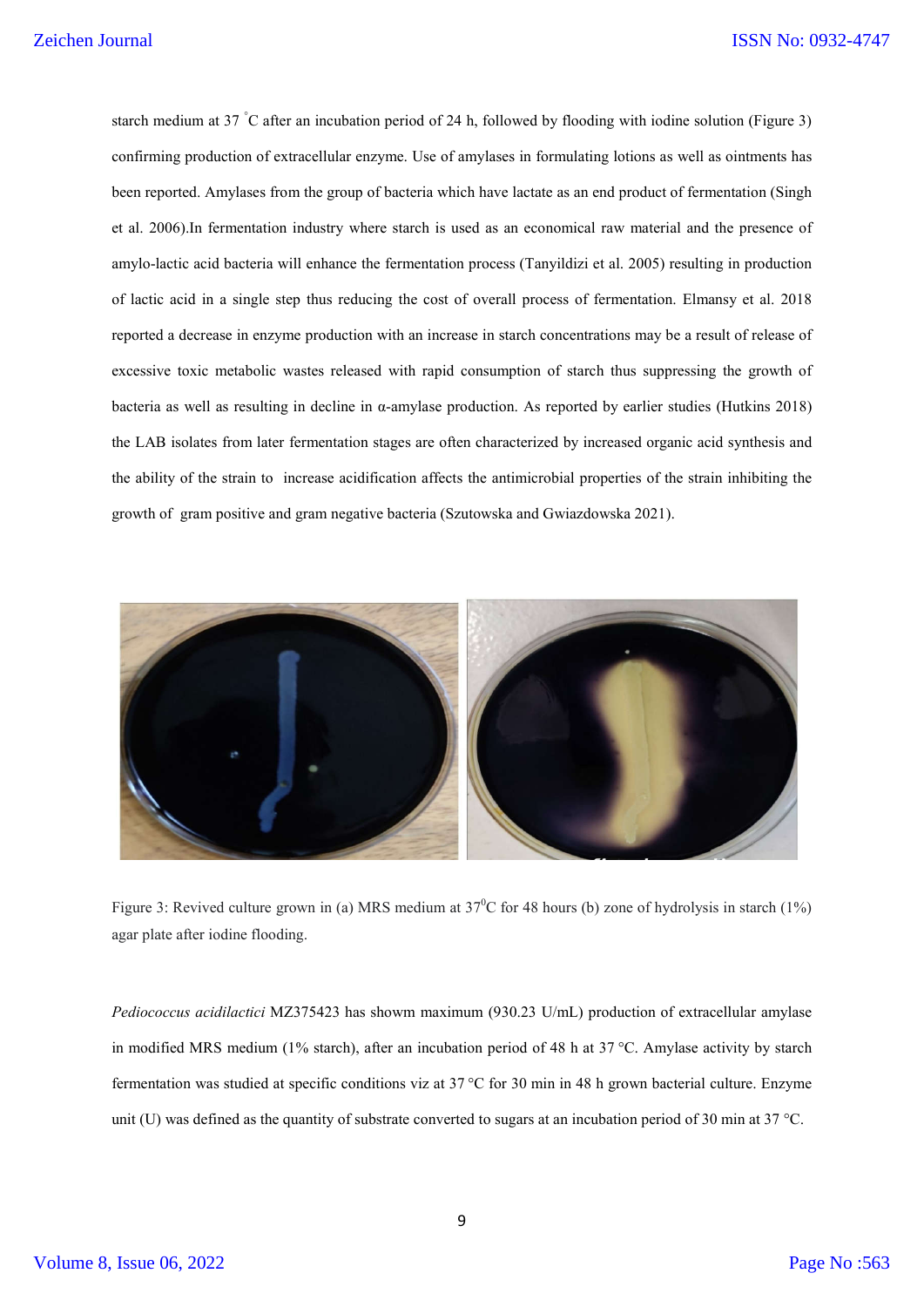## **Growth and Lactic acid production at different temperatures:**

Determination of transient reducing sugars (by DNS method) and a growth linked lactic acid production studies were carried out at different temperatures of 4 °C, 37 °C and 45 °C in MRS medium. Samples were drawn after regular intervals of 24 hours as shown in Figure 4a. Growth profile studies were performed at different temperatures 4 °C, 37 °C and 45 ° C to determine an optimum growth temperature of strain of *Pediococcus acidilactici* MZ375423. At 37 °C (Figure 4b) the culture was showing maximum (930.235 U/L) amylase production, in MRS medium. Fall in pH during the fermentation process at different temperatures (4 °C, 37 °C and 45 °C) revealed the ability of the strain to produce acidic end products while using glucose in the fermentation medium (MRS). As per reports, LAB capable of tolerating higher temperatures tend to have better growth rate along with higher yields in lactic acid production with lesser chances of contaminations during the fermentation process (Tanyildizi et al. 2005; Singh et al. 2006; Ibourahema et al. 2008).



Figure 4a: Effect of temperature on lactic acid (LA) production in MRS medium determined at regular intervals of 12 hours. The result is mean of triplicates.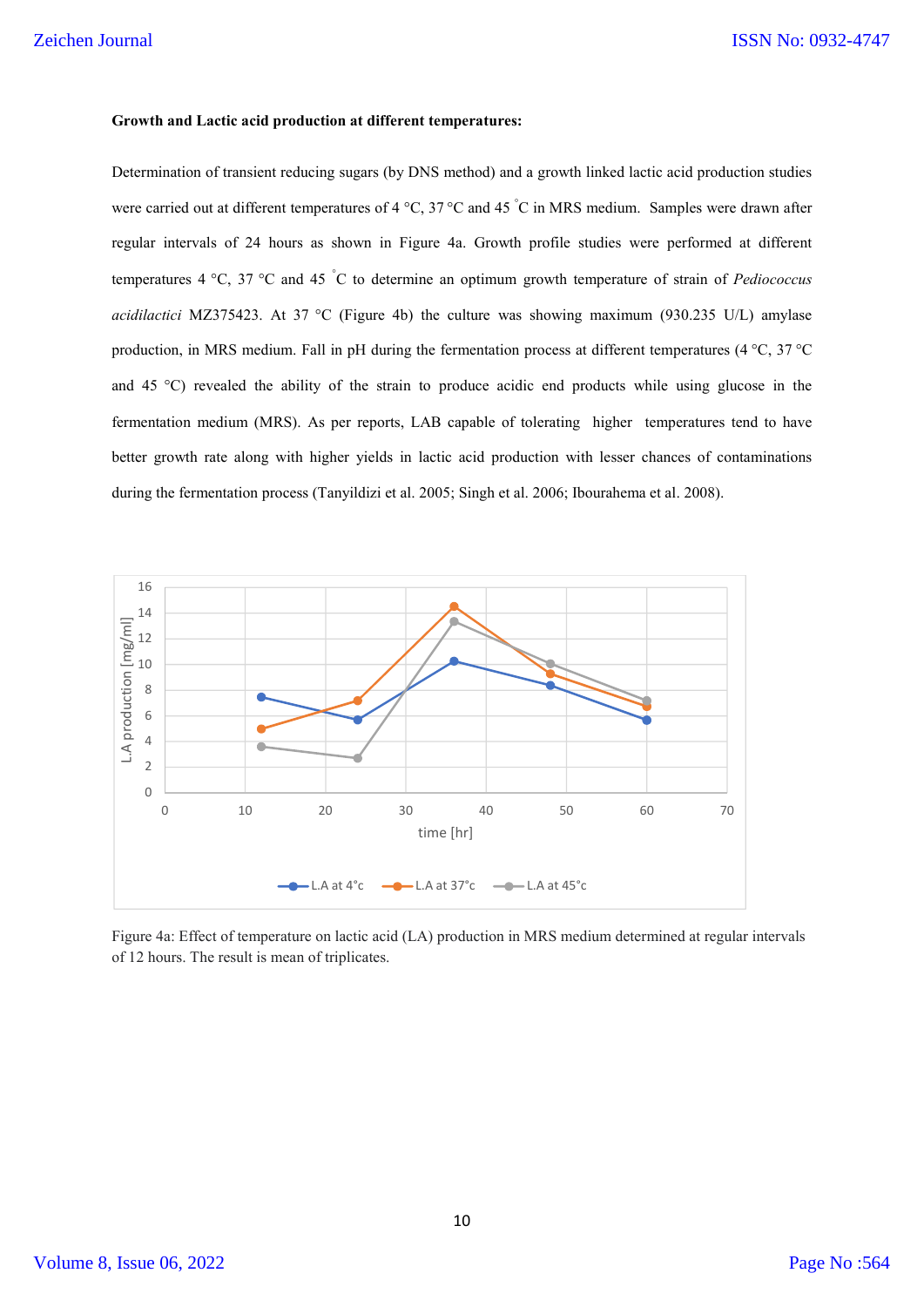

Figure 4b: Assessment of cell culturability in MRS medium through the examination of growth (*Pediococcus acidilactici*) at regular intervals of 12 hours. The result is mean of triplicates.

But in our case an optimum growth temperature was observed at 45°C after 36 h in MRS medium. The strain showed tolerance to high temperatures with an ability to produce lactic acid on fermentation of glucose in the medium (Figure 4 a, b). Growth and lactic acid production during glucose fermentation in MRS medium (dextrose:  $20g/L$ ) was reflected by changing pH after a regular interval of 12 h, at 4 °C, 37 °C and 45 °C respectively. Maximum (14.53 mg/mL) lactic acid production was achieved at 37 °C after an incubation period of 36 h in MRS medium. The strain was capable of producing lactic acid (4.186 mg/mL) at 4  $^{\circ}$ C after an incubation period of 36 h, thus showing the ability of the strain to be used in preservation of refrigerated food storage. Gutiérrez-Cortés et al. 2018 stated LAB isolated from dairy products belonging to genera *Lactobacillus, Enterococcus, Pediococcus*, and *Lactococcus* (Luiz et al. 2017) have important characteristics of producing organic acids, carbon dioxide, hydrogen peroxide, diacetyl, and bacteriocins (Ammor et al. 2006; Khan et al. 2010). These beneficial effects of probiotics along with the positive health effect of maintaining gastro-intestinal microbial balance while simultaneously suppressing growth of pathogens due to the production of lactic acid at 37 °C are the positive health effects of viable probiotic bacteria in gut. The inhibitory effect of lactic acid on LAB was considered to be more than inhibitory effect of fermentation activity. The accumulation of lactic acid tends to create osmotic pressure leading to inhibitory effect as compare to other fermentation products like sodium acetate, formic acid, acetic acid which have an individual inhibitory effect (Othman et al. 2018). So lactic acid bacteria fermentation is characterized by the kinetic product inhibition that affects growth rate and productivity. So the growth of the *P. acidilactici* MZ375423 strain was determined at regular intervals of 24 h.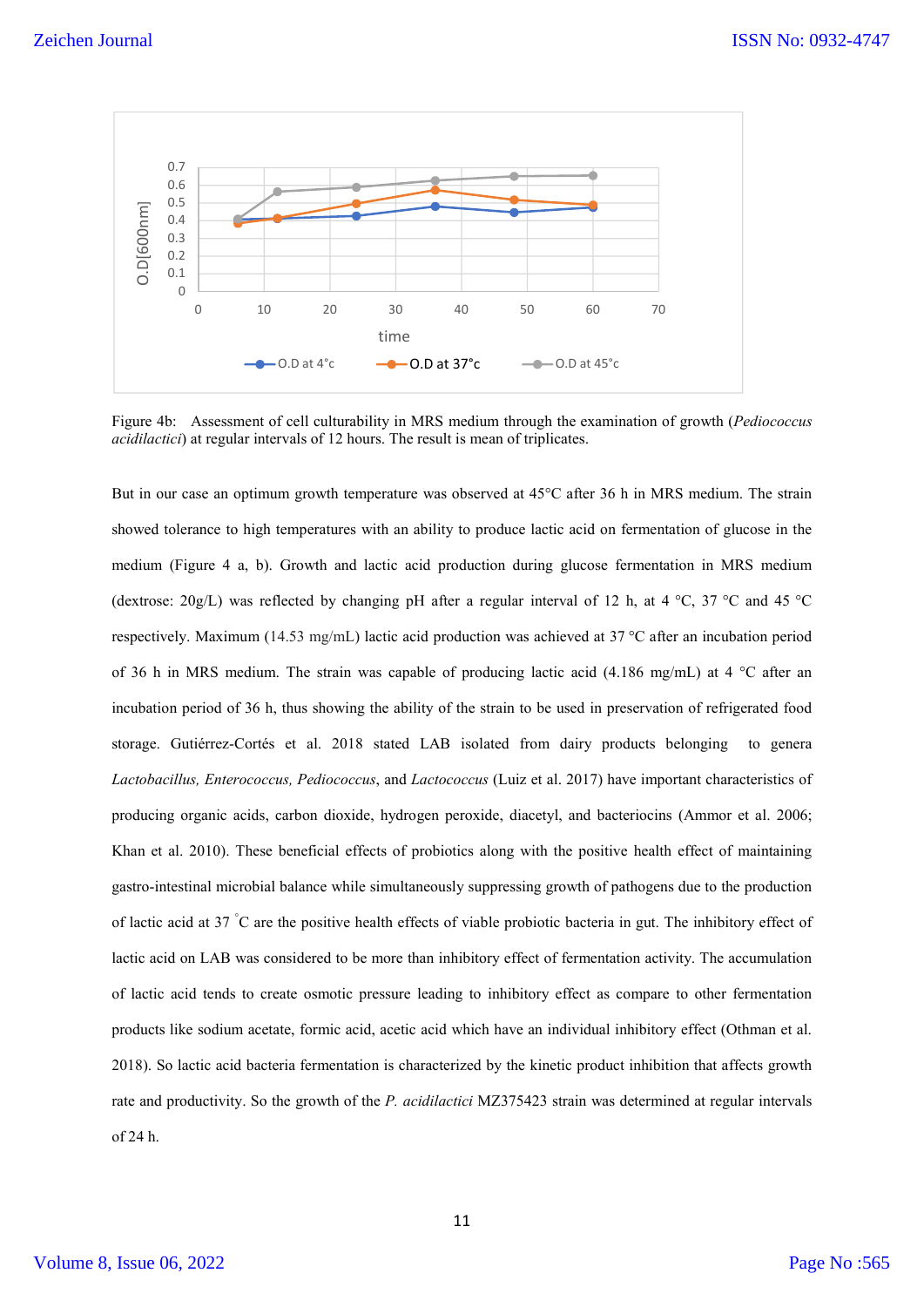Studies with such characteristics have served a potential to act as remedy for various gastrointestinal problems including IBD and colon cancer. However, it is not possible for a single probiotic strain to fulfil all the beneficial effects so an efficacy of the LAB and activity of LAB varies from strain to strain. For example, probiotic strains which are efficient against antibiotic-associated diarrhoea may not be having efficacy against IBD. In our studies we looked towards the cholesterol lowering ability of the strain isolated from traditional fermented cheese, Kalaeri. Cholesterol lowering effect in serum levels has been reported to lower the risk of coronary heart disease by 2-3% (Ishimwe et al. 2015). To overcome hypercholestermia, satin drugs are predominantly prescribed by the doctors having several adverse side effects as per the reports (Sultan and Hynes 2013). A 20% decrease in *in-vitro* cholesterol concentration in MRS-CHO broth was observed after the growth of culture, for 48 h at 37 °C. The reduction (%) of cholesterol level in our studies was comparatively lesser than the reports by Damodharan et al. 2015. The low levels of cholesterol in case of KID7 and *P. pentosaceus* KACC 12311 in the presence of 0.3 and 0.5% bile oxgal was attributed to be due to low cell growth while compared to MRS-CHO broth not supplied with bile had high levels of reduction. Such comparative studies are still awaiting in our case. Kumar et al. 2012 had reported that hypocholesteromic effect can be attributed to the cholestrol binding ability of probiotics in the small intestine. Cholesterol is also removed by probiotics by incorporation into cellular membranes of the growing bacteria.

#### **Studies on essential probiotic criterion: low pH, high NaCl and bile concentration tolerance**

As per literature studies a potential LAB can act as a probiotic strain if it fulfils one of the essential probiotic characteristics of surviving at low pH conditions prevailing in the gastrointestinal tract and maintaining its ability to carry out its metabolic activities even in transit state. So, present study focused on viability showing low pH tolerance and high bile salt as well as NaCl tolerance in in-vitro studies at 37 °C, so that they are able to carry out metabolic activities in the gut too. As per studies by Divisekera et al. 2019, LAB capable of tolerating NaCl concentrations up to 12% and showing survival at 6.5% NaCl concentration are categorized as osmotolerant. The LAB which are osmo-tolerant have an ability to produce bioactive compounds like lactic acid even when the concentration of NaCl is high in the gut (Menconi et al. 2014).

Studies on rate of survivability of the amylolytic *Pediococcus acidilactici* MZ375423 at low pH (2.0, 3.0 ), high bile salts as well as high NaCl concentrations (0.5% and 0.75%,) indicated that the strains can survive in gut conditions after being taken in traditional fermented dairy product, Kalaeri. pH resistance was observed in the growth of the organism after a regular interval of 12 h, as per O. D readings taken at 600 nm (Figure 5a). All the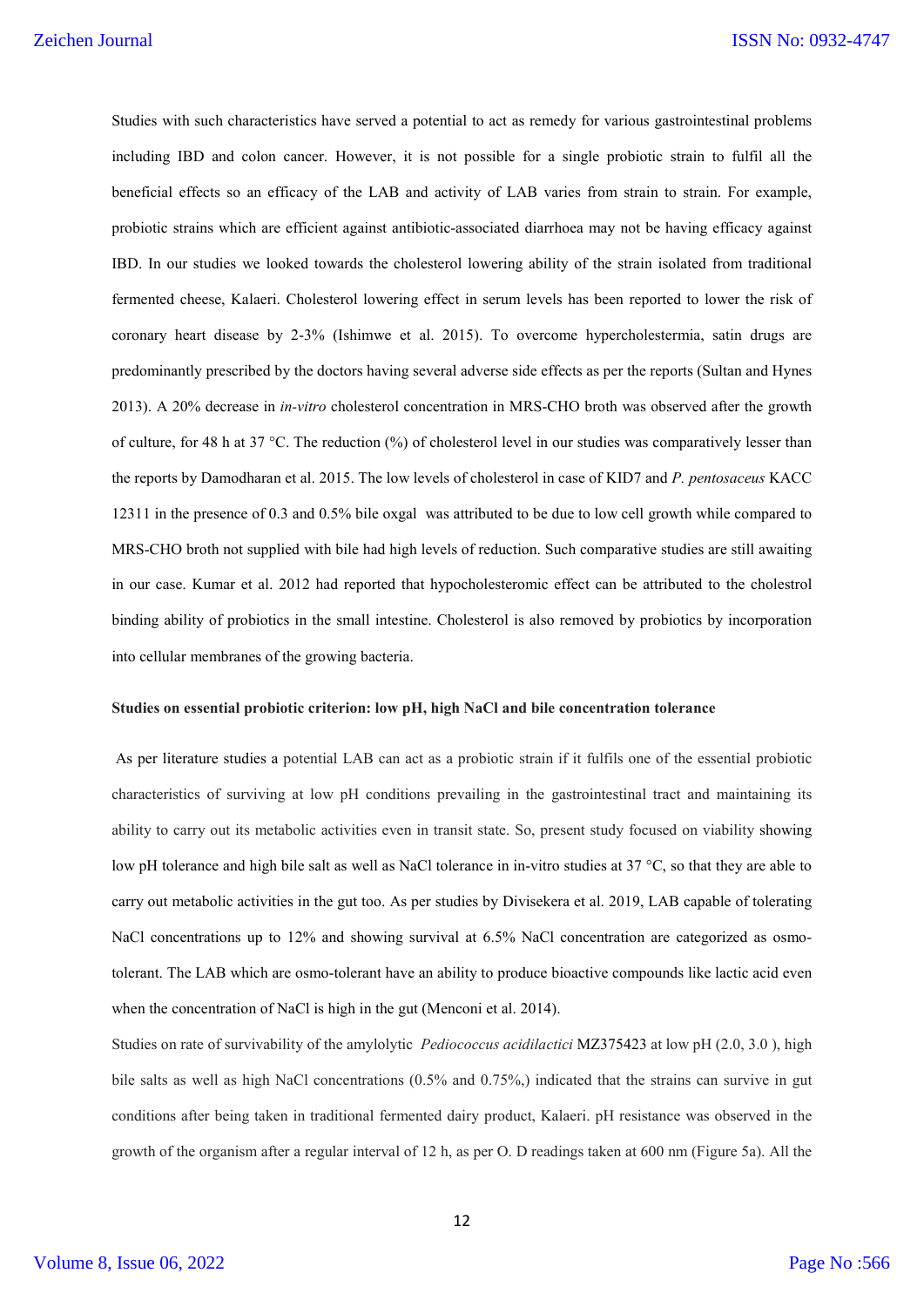three essential criterion as: high survivability at low pH, tolerance to high NaCl concentrations and bile salt concentrations was studied at 37 ° °C for 24 to 96 h incubation period. In our studies maximum growth was observed at pH 4 and 5; while pH 6.5 was kept as positive control (Figure 5a ). Readings of the cell density at concentrations was studied at 37 °C for 24 to 96 h incubation period. In our studies maximum growth was observed at pH 4 and 5; while pH 6.5 was kept as positive control (Figure 5a ). Readings of the cell density at 600 nm phase. A decline in the growth of the strain at pH 2 as compared to pH 3 could not be related to earlier reports as maximum growth of bacteria at pH 4.0 and 5.0 was stated for *Lactobacillus* strains isolated from papaya. In our case *Pediococcus acidilactici* MZ375423 strain had shown maximum growth at pH 4.0 and 5.0and it was maximum growth of bacteria at pH 4.0 and 5.0 was stated for *Lactobacillus* strains isolated from papaya. In our<br>case *Pediococcus acidilactici* MZ375423 strain had shown maximum growth at pH 4.0 and 5.0and it was<br>isolated of the bacteria were responsible for decline in growth rate. Studies by Divisekera et al. 2019 stated that the amount of probiotic bacteria in gastro intestinal conditions is with food matrix and so they are not directly exposed to the stomach HCl concentrations. The tolerance of these bacteria to acidic conditions is a prerequisite for being considered as a potential probiotic bacteria. The viability of these bacteria in the gut ensures that they can carry out their metabolic activities thus establishing their functionality in the gut (Dunne et al. 2001; for being considered as a potential probiotic bacteria. The viability of these bacteria in the gut ensures that they<br>can carry out their metabolic activities thus establishing their functionality in the gut (Dunne et al. 2 intestine, an increase of in bile concentration to 2% depends on the genotypic characteristic of the host and the intestine, an increase of in bile concentration to 2% depends on the genotypic characteristic of the host and the<br>type of food as well as amount of food ingested by an individual (Daoudou et al. 2011; Menconi et al. 2013). normal healthy individual has a bile concentration of 0.3% and a commercial probiotic bacteria will be considered a potential strain if it tolerates up to 0.3% bile concentration. probiotic bacteria in gastro intestinal conditions is with food matrix and so they are not directly<br>the stomach HCl concentrations. The tolerance of these bacteria to acidic conditions is a prerequisite<br>onsidered as a pote



Figure 5: *Pediococcus acidilactici* showing tolerance to (a) pH concentrations at 37<sup>0</sup>C in MRS medium when pH is adjusted with 0.1 N HCl prior to inoculation. The result is mean of triplicates (b) NaCl  $37^0C$  at a regular interval of 12 hours. The result is mean of triplicates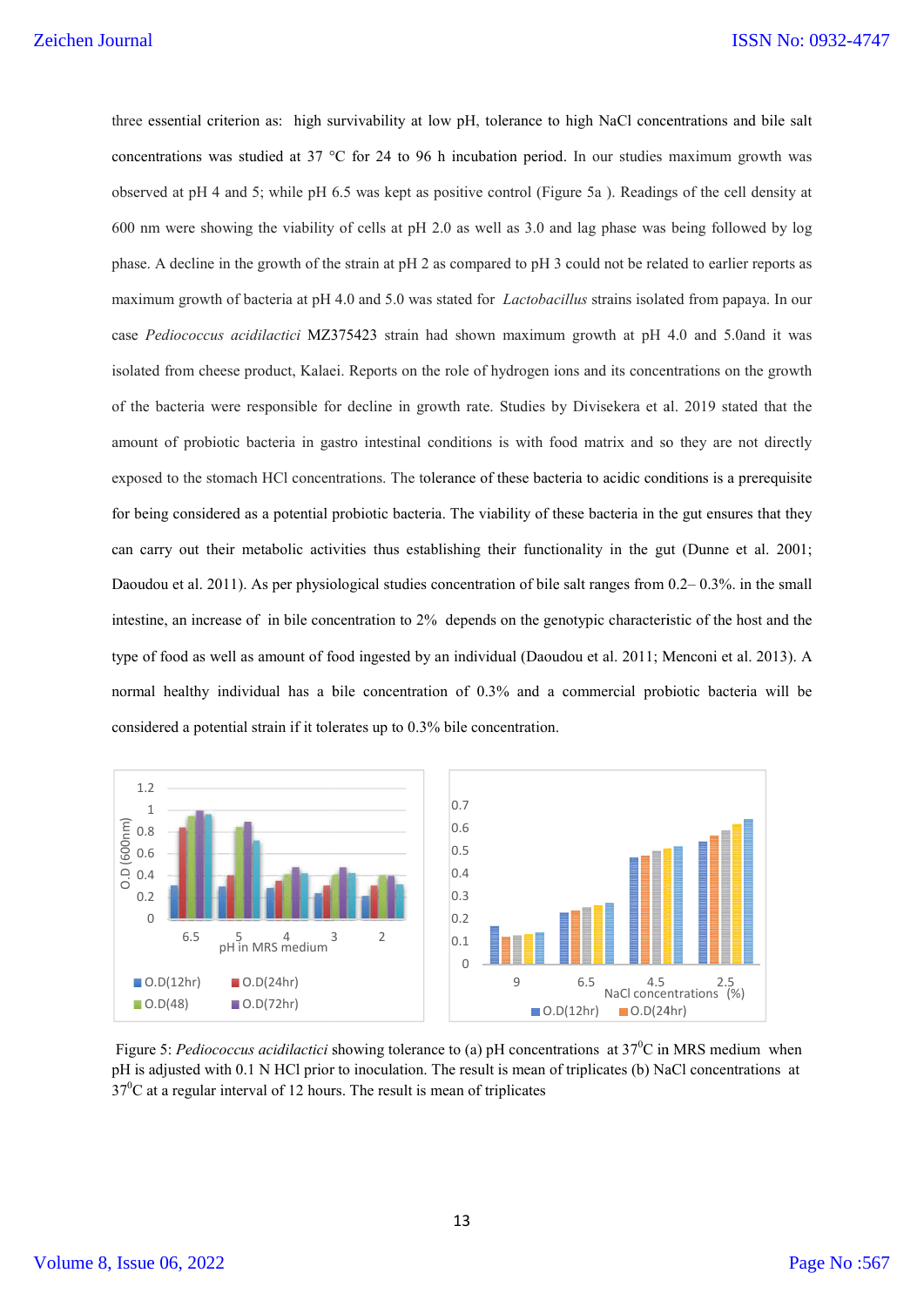Reports have shown maximum growth of strains when the bile salt concentration was 0.8% and a decline in growth when bile salt concentration was 0.6% stating the variability of species at various bile salt concentrations. In present study tolerance to high bile concentration (0.75%) with CFU/ mL count of 8.8 X  $10^{-4}$ (Figure 6) was observed, however a decrease in CFU/ mL was observed when compared to 0.5% bile salt concentrations (12.6 X 10<sup>-4</sup>) after an incubation period of 48 h at 37 °C in MRS medium. An incline in survival rate was observed with an increase in bile salt concentrations. The role of bile is there in (specific and nonspecific) the defense mechanisms, in the gut of a healthy individual but the level of its inhibitory effect on LAB bacteria was determined primarily by the bile salt concentrations. Therefore, bile salt tolerance of LAB is considered to be an important characteristic ensuring their survival in the gut, capable of showing their metabolic activites while moving from gastric conditions to intestinal conditions (Szutowska and Gwiazdowska 2021). During food fermentation, probiotic LAB are exposed to a high salt and/or an acidic environment. Hence, the potential probiotic LAB strain was further studied for its tolerance to NaCl concentrations 0.25%, 0.45%, 0.65% and 0.9% respectively (Figure 5 b).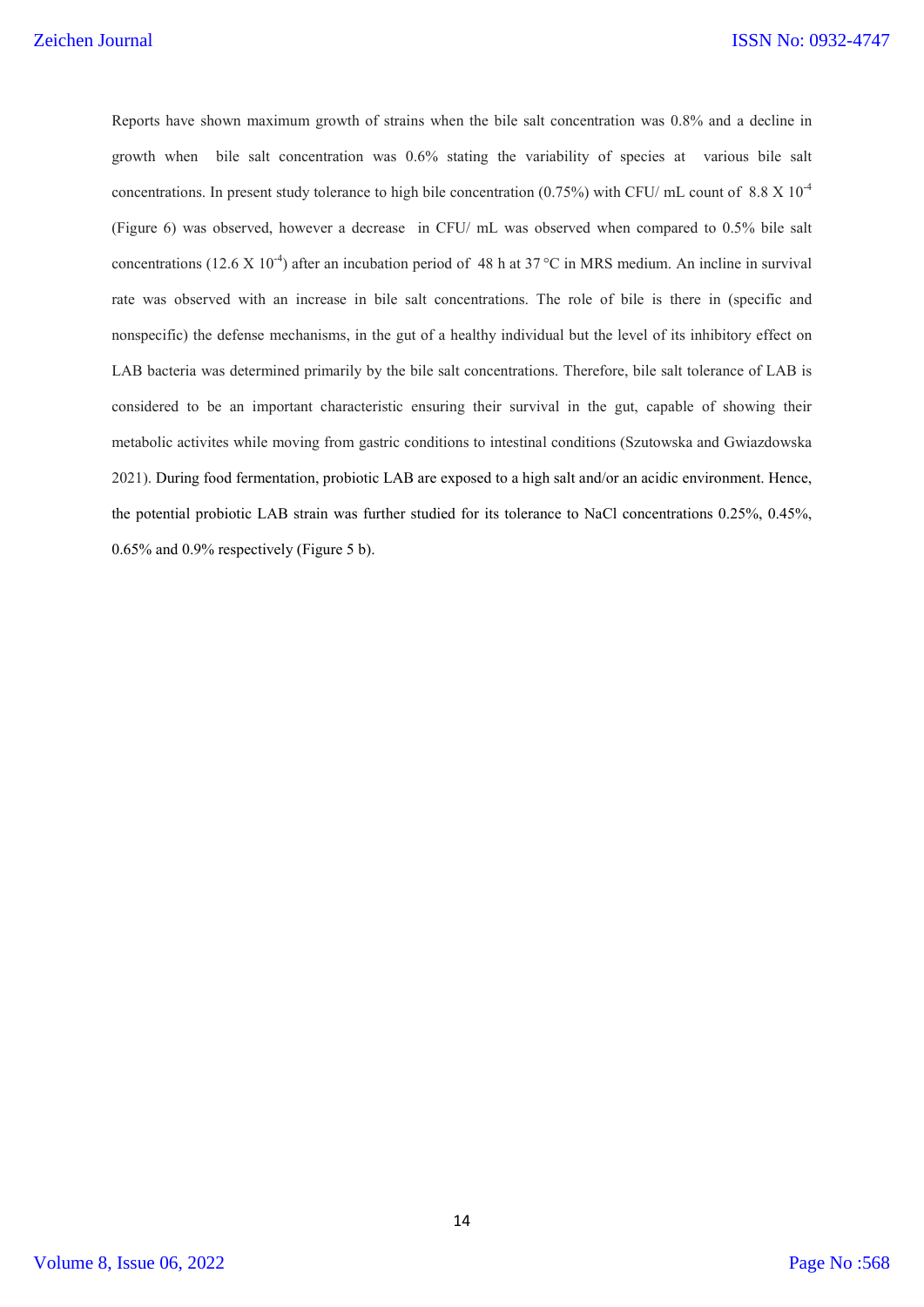

Figure 6: Effect of bile concentration on the culture (*Pediococcus acidilactici*) grown in MRS medium in order to determine colony count at 37<sup>0</sup>C after an incubation period of 48 hour.

## **Conclusion:**

Probiotics have demonstrated efficiency in preventing and treating various medical conditions, particularly those involved in the gastrointestinal tract. Studies have shown that strains vary in their probiotic characteristics, some strains which are having beneficial health effects may not be having therapeutic effects associated with them; so a search for commercial probiotic strains needs to be fuelled which are robust and can be an asset for nutraceutical as well as pharmaceutical companies.

Our studies have highlighted the importance of probiotic bacteria from traditional fermented cheese, Kalaeri, to have maximum survival rate in the gut even in the gastro intestinal transit. A high bile salt concentration and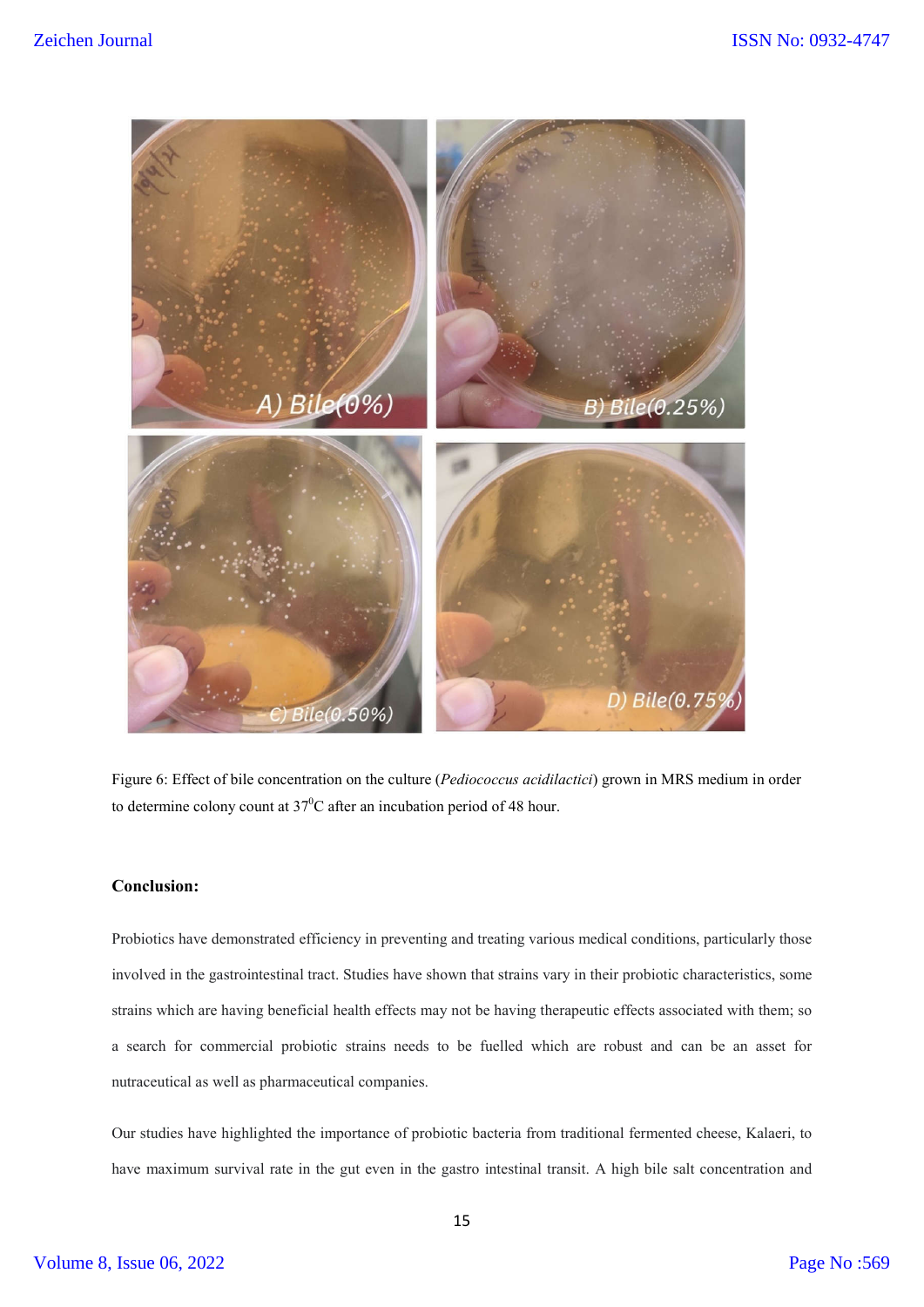low pH concentration have a tremendous role to play in protecting the gut from invasion of pathogenic bacteria but at the same time it is very important that normal microflora of the gut is maintained ensuring healthy diet of an individual. The cholesterol lowering effect imbibed in such strains can prevent individuals from coronary heart diseases too.The probiotic bacteria from fermented milk products can survive in the gut and produce various digestive enzymes like amylase, lipase and polysaccharide degrading enzymes; besides producing certain compounds like lactic acid, antimicrobial peptides like bacteriocins which will have an antagonistic effect on the pathogenic strains.

**Acknowledgment:** The authors are thankful to Department of Biotechnology, Government of India for funding availed under the project "Biotechnology Career Advancement and Re-orientation" BioCARe 2012 (Grant no: BT/AB/08/01/2008(III).

#### **References**

- Abbasiliasi S et al. (2012) Isolation of Pediococcus acidilactici Kp10 with ability to secrete bacteriocin-like inhibitory substance from milk products for applications in food industry. BMC microbiology 12:1-12
- Ammor S, Tauveron G, Dufour E, Chevallier I (2006) Antibacterial activity of lactic acid bacteria against spoilage and pathogenic bacteria isolated from the same meat small-scale facility: 1—Screening and characterization of the antibacterial compounds. Food Control 17:454-461 doi: https://doi.org/10.1016/j.foodcont.2005.02.006
- Balgir PP, Kaur B, Kaur T, Daroch N, Kaur G (2013) In vitro and in vivo survival and colonic adhesion of Pediococcus acidilactici MTCC5101 in human gut. BioMed research international 2013
- Barbu A, NEAMȚU MB, ZĂHAN M, MIREȘAN V (2016) Novel uses of probiotics in human health. Acta Medica Transilvanica 21:26-30
- Bhagat D et al. (2020) Probiotic properties of a phytase producing Pediococcus acidilactici strain SMVDUDB2 isolated from traditional fermented cheese product, Kalarei. Scientific reports 10:1-11
- Cappuccino J, Sherman N (1996) Microbiology A Laboratory Manual. In. The Benjamin/Cummings Publishing Co. Inc., San Francisco, CA
- Castex M, Lemaire P, Wabete N, Chim L (2010) Effect of probiotic Pediococcus acidilactici on antioxidant defences and oxidative stress of Litopenaeus stylirostris under Vibrio nigripulchritudo challenge. Fish & shellfish immunology 28:622-631
- Champagne CP, Gardner NJ, Roy D (2005) Challenges in the addition of probiotic cultures to foods. Critical reviews in food science and nutrition 45:61-84
- Damodharan K, Lee YS, Palaniyandi S, Yang SH, Suh J-W (2015) Preliminary probiotic and technological characterization of Pediococcus pentosaceus strain KID7 and in vivo assessment of its cholesterollowering activity. Frontiers in Microbiology 6 doi: 10.3389/fmicb.2015.00768
- Daoudou B, Leopold TN, Augustin M, Moses MC (2011) Assessment of physiological properties of some lactic acid bacteria isolated from the intestine of chickens use as probiotics and antimicrobial agents against enteropathogenic bacteria. Innovative Romanian Food Biotechnology:33-40
- Divisekera DMWD et al. (2019) Lactic acid bacteria isolated from fermented flour of finger millet, its probiotic attributes and bioactive properties. Annals of Microbiology 69:79-92 doi: 10.1007/s13213-018-1399-y
- Dunne C et al. (2001) In vitro selection criteria for probiotic bacteria of human origin: correlation with in vivo findings. The American journal of clinical nutrition 73:386s-392s
- Elmansy EA, Asker MS, El-Kady EM, Hassanein SM, Fawkia M (2018) Production and optimization of αamylase from thermo-halophilic bacteria isolated from different local marine environments. Bulletin of the National Research Centre 42:1-9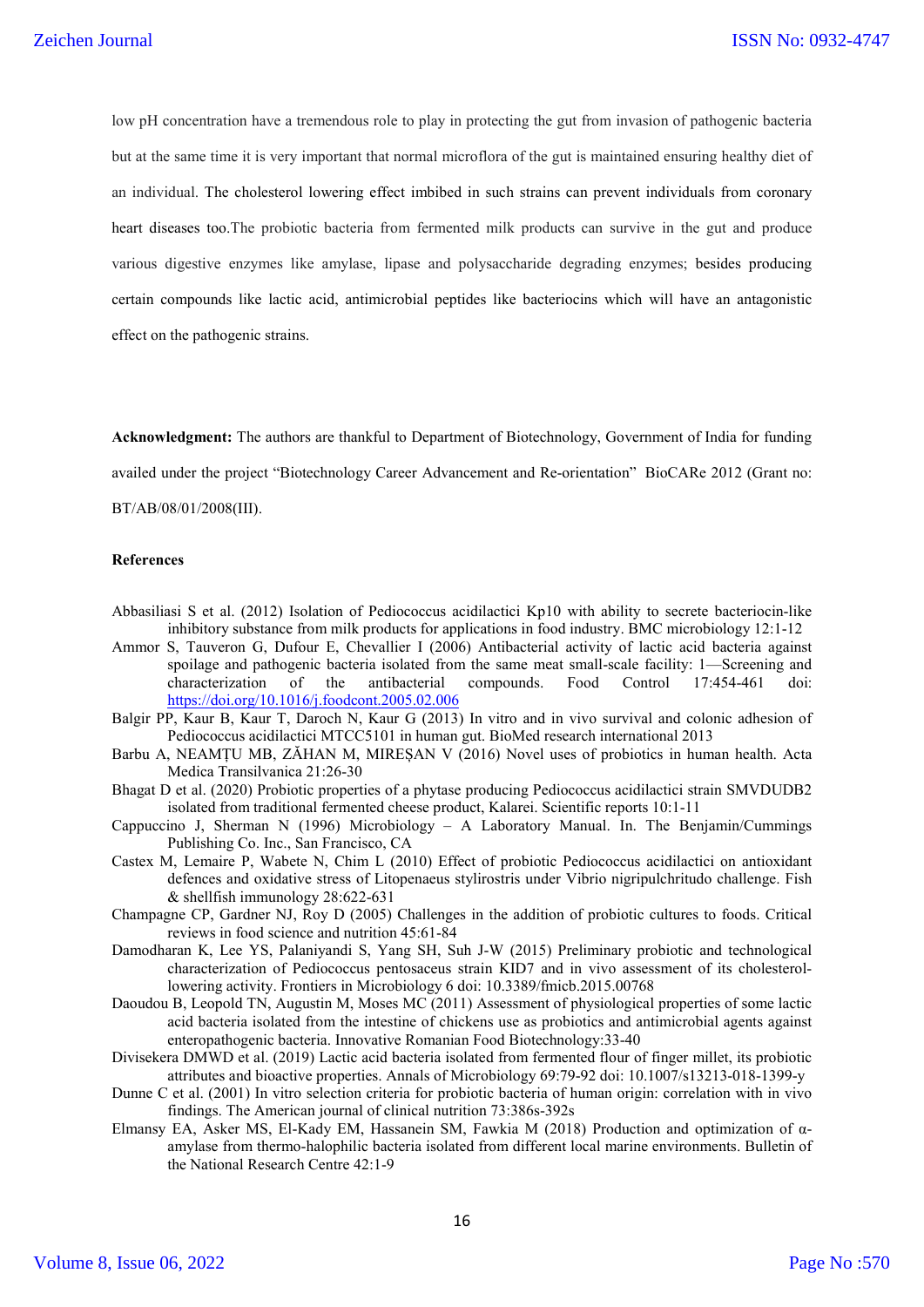- Gutiérrez-Cortés C, Suarez H, Buitrago G, Nero LA, Todorov SD (2018) Characterization of bacteriocins produced by strains of Pediococcus pentosaceus isolated from Minas cheese. Annals of Microbiology 68:383-398 doi: 10.1007/s13213-018-1345-z
- Herndon CC, Wang YP, Lu CL (2020) Targeting the gut microbiota for the treatment of irritable bowel syndrome. The Kaohsiung journal of medical sciences 36:160-170

Hussein L, Gouda M, Fouad M, Labib E, Bassyouni R, Mohammad M (2014) Dietary intervention with yoghurt, synbiotic yogurt or traditional fermented sobya: bio-potency among male adolescents using five bio-markers of relevance to colonic metabolic activities. Food and Nutrition Sciences 2014

Hutkins RW (2018) Microbiology and Technology of Fermented Foods. Wiley

Ibourahema C, Dauphin RD, Jacqueline D, Thonart P (2008) Characterization of lactic acid bacteria isolated from poultry farms in Senegal. African Journal of Biotechnology 7

- Ishimwe N, Daliri EB, Lee BH, Fang F, Du G (2015) The perspective on cholesterol-lowering mechanisms of probiotics. Molecular nutrition & food research 59:94-105
- Jain S, Sharma K, Khadke MJIJoB, Management (2014) Consumer behavior towards functional foods in India-a study of market drivers & challenges.33-40
- Khan H, Flint S, Yu P-L (2010) Enterocins in food preservation. International Journal of Food Microbiology 141:1-10 doi: https://doi.org/10.1016/j.ijfoodmicro.2010.03.005
- Kumar M et al. (2012) Cholesterol-lowering probiotics as potential biotherapeutics for metabolic diseases. Experimental diabetes research 2012
- Kunchala R, Banerjee R, Mazumdar SD, Durgalla P, Srinivas V, Gopalakrishnan S (2016) Characterization of potential probiotic bacteria isolated from sorghum and pearl millet of the semi-arid tropics. African Journal of Biotechnology 15:613-621
- Luiz LMP et al. (2017) Isolation and identification of lactic acid bacteria from Brazilian Minas artisanal cheese. CyTA - Journal of Food 15:125-128 doi: 10.1080/19476337.2016.1219392
- Menconi A et al. (2014) Identification and Characterization of Lactic Acid Bacteria in a Commercial Probiotic Culture. Bioscience of Microbiota, Food and Health 33:25-30 doi: 10.12938/bmfh.33.25
- Menconi A, Morgan MJ, Pumford NR, Hargis BM, Tellez G (2013) Physiological properties and Salmonella growth inhibition of probiotic Bacillus strains isolated from environmental and poultry sources. International journal of bacteriology 2013
- Naidu A, Bidlack W, Clemens R (1999) Probiotic spectra of lactic acid bacteria (LAB). Critical reviews in food science and nutrition 39:13-126
- Neissi A, Rafiee G, Nematollahi M, Safari O (2013) The effect of Pediococcus acidilactici bacteria used as probiotic supplement on the growth and non-specific immune responses of green terror, Aequidens rivulatus. Fish & shellfish immunology 35:1976-1980
- Othman M, Ariff AB, Kapri MR, Rios-Solis L, Halim M (2018) Growth Enhancement of Probiotic Pediococcus acidilactici by Extractive Fermentation of Lactic Acid Exploiting Anion-Exchange Resin. Frontiers in Microbiology 9 doi: 10.3389/fmicb.2018.02554
- Padmavathi T, Bhargavi R, Priyanka PR, Niranjan NR, Pavitra PV (2018) Screening of potential probiotic lactic acid bacteria and production of amylase and its partial purification. Journal of Genetic Engineering and Biotechnology 16:357-362
- PR Newswire (2017) Probiotics Market Worth 64.02 Billion USD by 2022. In: Markets and Markets, India
- Prasad J, Gill H, Smart J, Gopal PK (1998) Selection and characterisation of Lactobacillus and Bifidobacterium strains for use as probiotics. International Dairy Journal 8:993-1002
- Rudel LL, Morris M (1973) Determination of cholesterol using o-phthalaldehyde. Journal of Lipid Research 14:364-366
- Sanni A, Morlon-Guyot J, Guyot J (2002) New efficient amylase-producing strains of Lactobacillus plantarum and L. fermentum isolated from different Nigerian traditional fermented foods. International journal of food microbiology 72:53-62
- Shi LH, Balakrishnan K, Thiagarajah K, Ismail NIM, Yin OS (2016) Beneficial properties of probiotics. Tropical life sciences research 27:73
- Singh SK, Ahmed SU, Pandey A (2006) Metabolic engineering approaches for lactic acid production. Process Biochemistry 41:991-1000
- Souza PMd, Magalhães PdO (2010) Application of microbial α-amylase in industry-A review. Brazilian journal of microbiology 41:850-861
- Sultan S, Hynes N (2013) The ugly side of statins. Systemic appraisal of the contemporary un-known unknowns.
- Surachat K, Kantachote D, Deachamag P, Wonglapsuwan M (2021) Genomic Insight into Pediococcus acidilactici HN9, a Potential Probiotic Strain Isolated from the Traditional Thai-Style Fermented Beef Nhang. Microorganisms 9:50